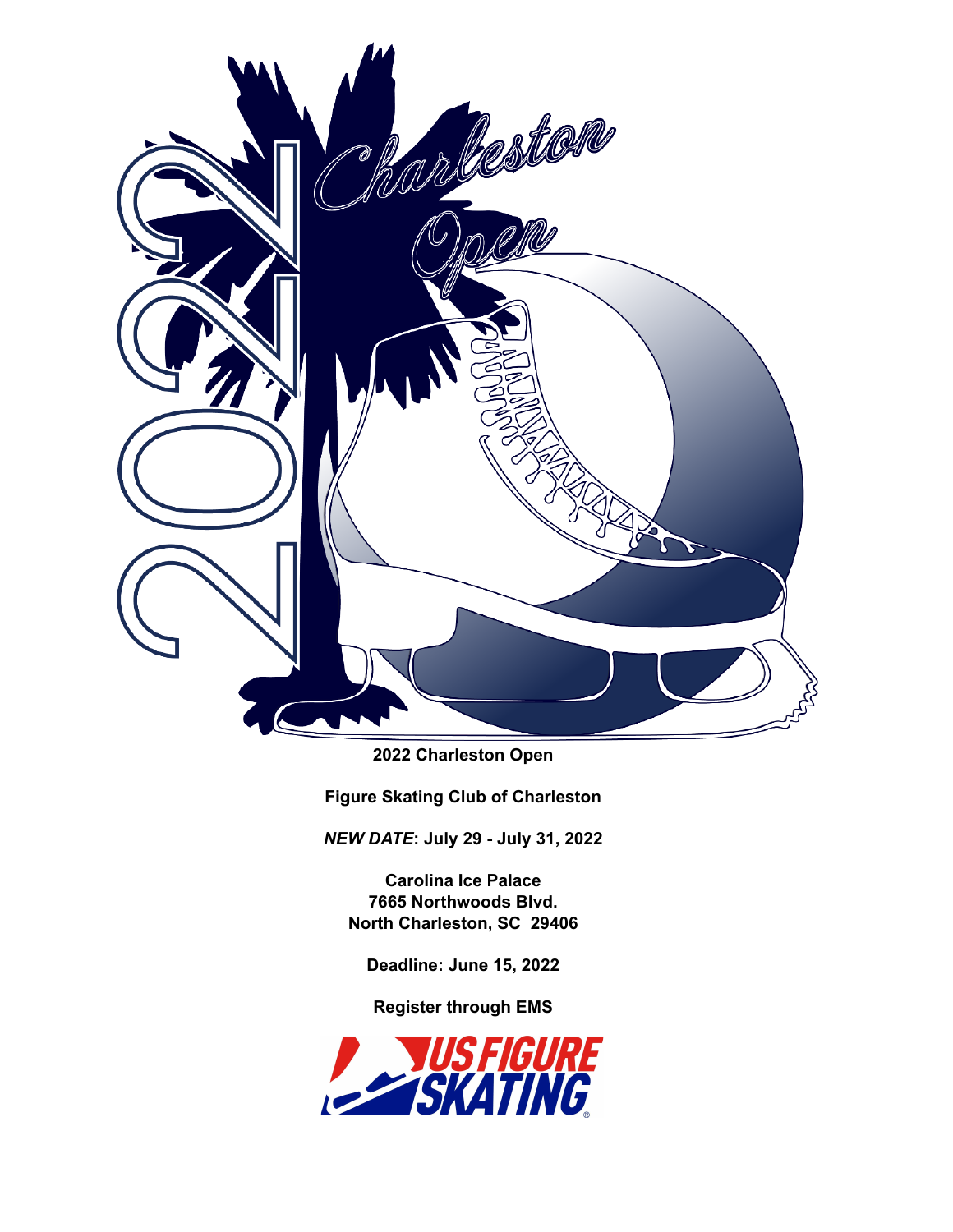The 2022 Charleston Open will be conducted in accordance with the rules and regulations of U.S. Figure Skating, as set forth in the current [rulebook](https://www.usfigureskating.org/about/rules), as well as any pertinent updates that have been posted on the U.S. Figure Skating [website.](https://www.usfigureskating.org/members-only/members/technical-notifications)

This competition is open to all eligible, restricted, reinstated or readmitted persons as defined by the Eligibility Rules, and who are currently registered member of a U.S. Figure Skating member club, a collegiate club or who is an individual member in accordance with the current rulebook. Please refer to the current rulebook for non-U.S. citizens.

## **SAFETY PLAN**

The competition will follow local and state guidelines at the time of the competition. In addition, the competition will be adhered to in compliance with U.S. Figure Skating.

As of March 15, 2022, face coverings are no longer required to be worn indoors if community levels are Low to Medium based on the CDC Community Levels by County Map. Review the full update [here.](https://www.usfigureskating.org/news/press-release/us-figure-skating-covid-19-policy-update-1)

#### **Stay updated on Safety Plan and Procedures at**

**[http://fscofcharleston.com/2022\\_charleston\\_open/](http://fscofcharleston.com/2022_charleston_open/)**

## **ELIGIBILITY/TEST LEVEL:**

**Test level**: Competition level is the highest Free Skate test passed as of the entry deadline, in the discipline the skater is entering. Entrants may skate one level above that for which they qualify, but they may not skate down in any event. If a skater is skating two levels above, they cannot receive test credit.

**Age restrictions/requirements:** Singles free skate events (well-balanced program) have the following requirements:

Juvenile: Girls – 12 years or younger; Boys – 13 years or younger Open Juvenile: Girls – 13 years or older; Boys – 14 years or older Intermediate must be under the age of 18 Adults must be 21 years or older

Skaters entering pre-juvenile and lower events will be divided as closely as possible by age should the number of entries warrant more than one group.

#### **COMPETITION REGISTRATION:**

Entries will be accepted via EMS [Competition](https://m.usfigureskating.org/competition/30426) Portal with credit card only. Each transaction includes a 3% credit card fee.

## **Registration Opens: 04/1/2022 at 8:00 AM ET Registration Deadline: 06/15/2022 at 11:59PM ET Late Registration Deadline: 06/30/2022 at 11:59PM ET, \$35 late fee will apply**

- 1. Go to <https://m.usfigureskating.org>
- 2. Enter your U.S. Figure Skating or if Compete USA events are offered, your Learn to Skate USA member number and password
	- a. If you need assistance with your member number and password, contact Member Services at [memberservices@usfigureskating.org.](mailto:memberservices@usfigureskating.org)

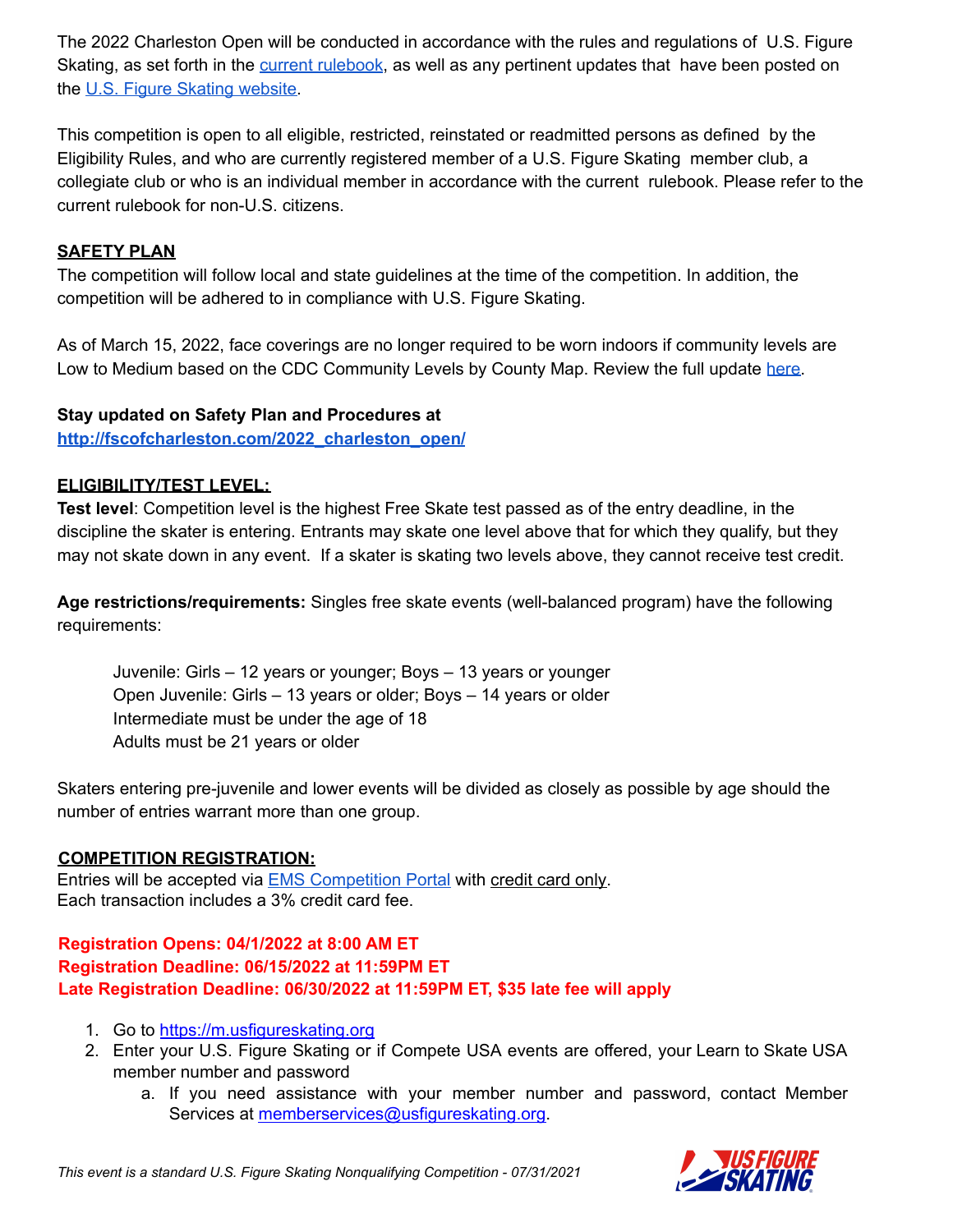- b. LTS members should contact Member Services at Learn to Skate USA [memberservices@learntoskateusa.com.](mailto:memberservices@learntoskateusa.com)
- 3. Click EMS then "Competition Registration"
- 4. Choose "2022 Charleston Open" from the list of nonqualifying competitions.
	- a. If you need assistance completing your registration, contact [productsupport@usfigureskating.org](mailto:productsupport@usfigureskating.org).

The competition committee reserves the right to cut-off entries early based on the number of entries and available ice time. If space is available, late entries can be considered for acceptance at the discretion of the competition committee up to 07/30/2022 at 11:59PM ET. A \$35 late fee will apply.

#### **FOREIGN SKATERS:**

Non-U.S. skaters intending to register for this competition must set up a non-member account prior to registering for the competition (click here for [HOW](https://public.3.basecamp.com/p/GwrcZ9DuXrqkxKykKbYQxJGn) TO). This can be done by choosing the "Create" Account (Non-Member)" option on the [Members](https://m.usfigureskating.org/account/login/) Only login page.

## **PARTNERED EVENTS:**

Only one partner will complete registration for the team. During the registration process, you will be asked to identify your partner and verify their test information. **The registered partner will be responsible for managing all aspects of the competition for the team including music/PPC upload, practice ice sales, etc.**

#### **Mandatory Athletes:**

Athletes age 18+ as of the competition start date who will be competing on a team (i.e. pairs) with at least one minor athlete must complete SafeSport training. **\***

Minor Athletes who turn 18 mid-season are encouraged to seek parental consent to take the online SafeSport training early to avoid any disruptions in their ability to participate as the training is required upon turning 18. The athlete will not be SafeSport compliant until they have completed the training and their Members Only portal reflects completion. Please email [Skatesafe@usfigureskating.org](mailto:skatesafe@usfigureskating.org) for instructions or questions regarding parental consent.

#### **REFUND POLICY:**

Entry fees will not be refunded after the entry deadline unless no competition exists or the event is canceled. **There will be no refunds of entry fees or practice ice fees for any reason including medical withdrawals (NO EXCEPTIONS).**

#### **SCHEDULE:**

Competitors may be scheduled on any day or time during the announced dates of the competition. Practice ice will be available for purchase via **EMS** [Competition](https://m.usfigureskating.org/competition/30426) Portal after registration has closed and the schedule has been posted. Specific details will be emailed to all competitors at a later date. All participants will be notified via email once available.

## **FACILITIES**:

All events will be held at the [Carolina](https://carolinaicepalace.com/) Ice Palace at 7665 Northwoods Blvd, North Charleston, SC 29406, (843) 572-2717, www.carolinaicepalace.com. It is located off I-26, Exit 209. Each sheet of ice is 85' x 200' with rounded corners and hockey barriers. The facility has a snack bar, smoke-free lounge, and pro-shop, which sells figure skating supplies. The Carolina Ice Palace does not allow any food or drink to be brought in from outside sources.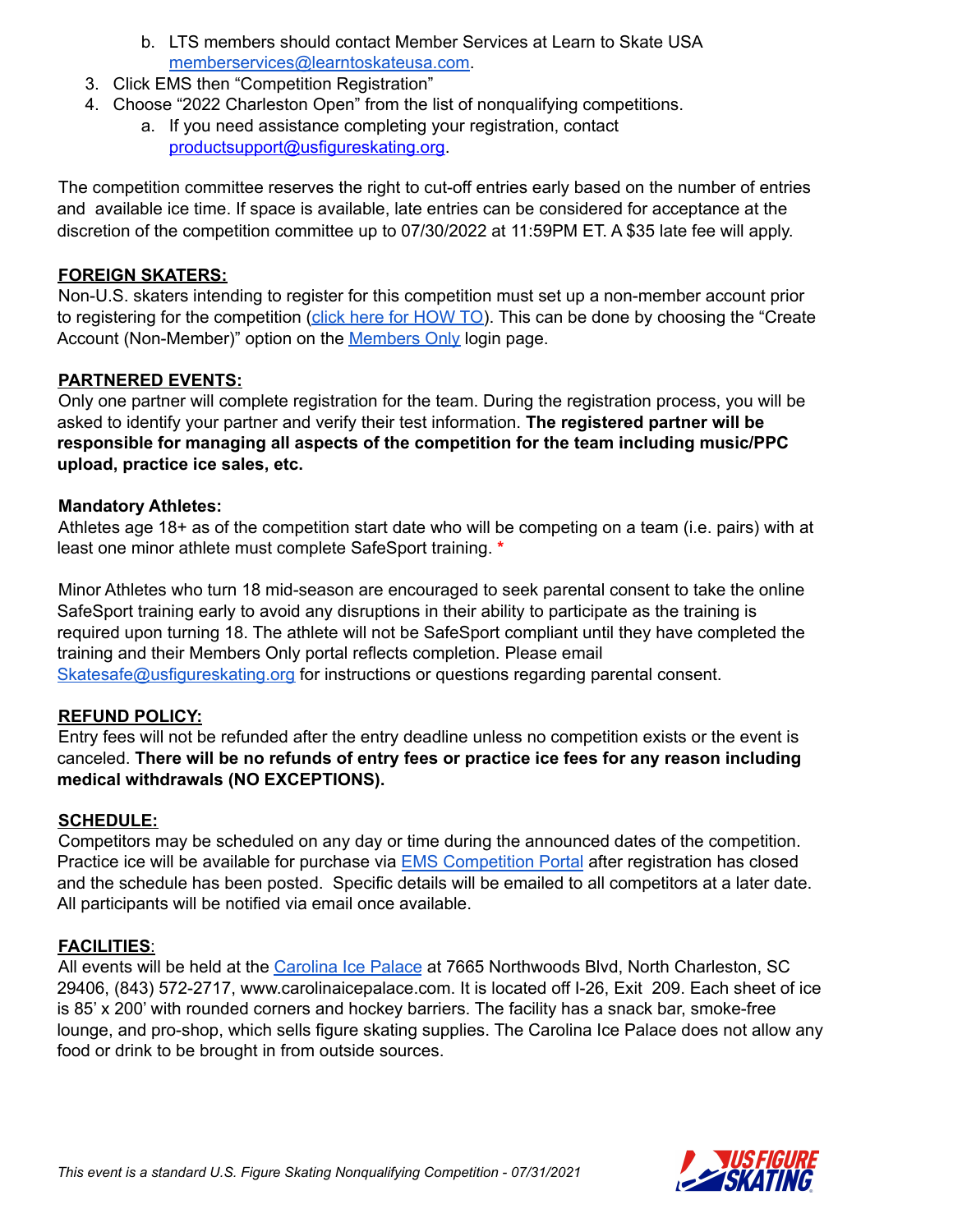## **MUSIC SUBMISSION:**

Competitors participating in events with music are required to upload their music to EMS [Competition](https://m.usfigureskating.org/competition/30426) [Portal](https://m.usfigureskating.org/competition/30426) no later than **July 15th, 2022, 11:59PM ET**. After this date, skaters will be locked out of this feature and subject to a **\$30 late fee**. The late fee will automatically be added to each skater's cart who doesn't meet this requirement by the deadline. Late fees will not be removed under any circumstances and must be paid prior to receiving the skater credential onsite.

Please note, the competition registration deadline is June 15th, but music will be accepted until July 15th without penalty.

## **EMS SKATER MUSIC UPLOAD HOW TO: [CLICK](https://public.3.basecamp.com/p/ycj6D89r1GruJVv8oTSWXUqW) HERE** *If you need assistance, email [productsupport@usfigureskating.org](mailto:productsupport@usfigureskating.org)*

All music must meet the following criteria. If you have questions about what format you have, please contact your coach and get a new version of your music that meets the criteria listed below.

#### MUSIC CRITERIA:

- File Format: MP3
- Bit Rate: 192 kbps or higher and Sample Rate: 44,100 kHz
	- o This will be verified by the music chair and they may request you upload a corrected file.
- Leaders and trailers (the silence or "dead space" before and after the actual start and end of the program music) may not exceed two (2) seconds. We prefer that there be NO leaders or trailers at all. Excessive leaders and trailers may disrupt the playing of the music during competition.

Competitors must also bring a copy of their competition music on CD or digital copy as a backup in case of technical difficulties and must be available rink side during the competition. Only CDs (standard CD-R format only) will be accepted for backups and must be clearly marked with the competitor's name, event, and running time.

## **PLANNED PROGRAM CONTENT (PPC):**

Competitors participating in IJS events are required to submit PPC in EMS [Competition](https://m.usfigureskating.org/competition/30426) Portal no later than **July 15th, 2022 11:59PM ET**. After this date, skaters will be locked out of this feature and subject to a **\$30 late fee**. The late fee will automatically be added to each skater's cart who doesn't meet this requirement by the deadline. Late fees will not be removed under any circumstances and must be paid prior to receiving the skater credential onsite.

## **EMS PPC UPLOAD HOW TO: [CLICK](https://public.3.basecamp.com/p/bJNALQ6nPYrJUH2YKAjQ2tMB) HERE**

*If you need assistance, email [productsupport@usfigureskating.org](mailto:productsupport@usfigureskating.org)*

## **LIABILITY**:

U.S. Figure Skating, the Figure Skating Club of Charleston and the Carolina Ice Palace accept no responsibility for injury or damage sustained by any participant in this competition. This is in accordance with Rule 1600 of the official U.S. Figure Skating Rulebook.

## **ONSITE REGISTRATION/CHECK-IN:**

Registration will be open one to two hours before the first event and run through the last event of the day. The registration table will be located as you enter the rink behind the front desk and before you reach the larger lobby area. Please register/check in promptly upon arrival.

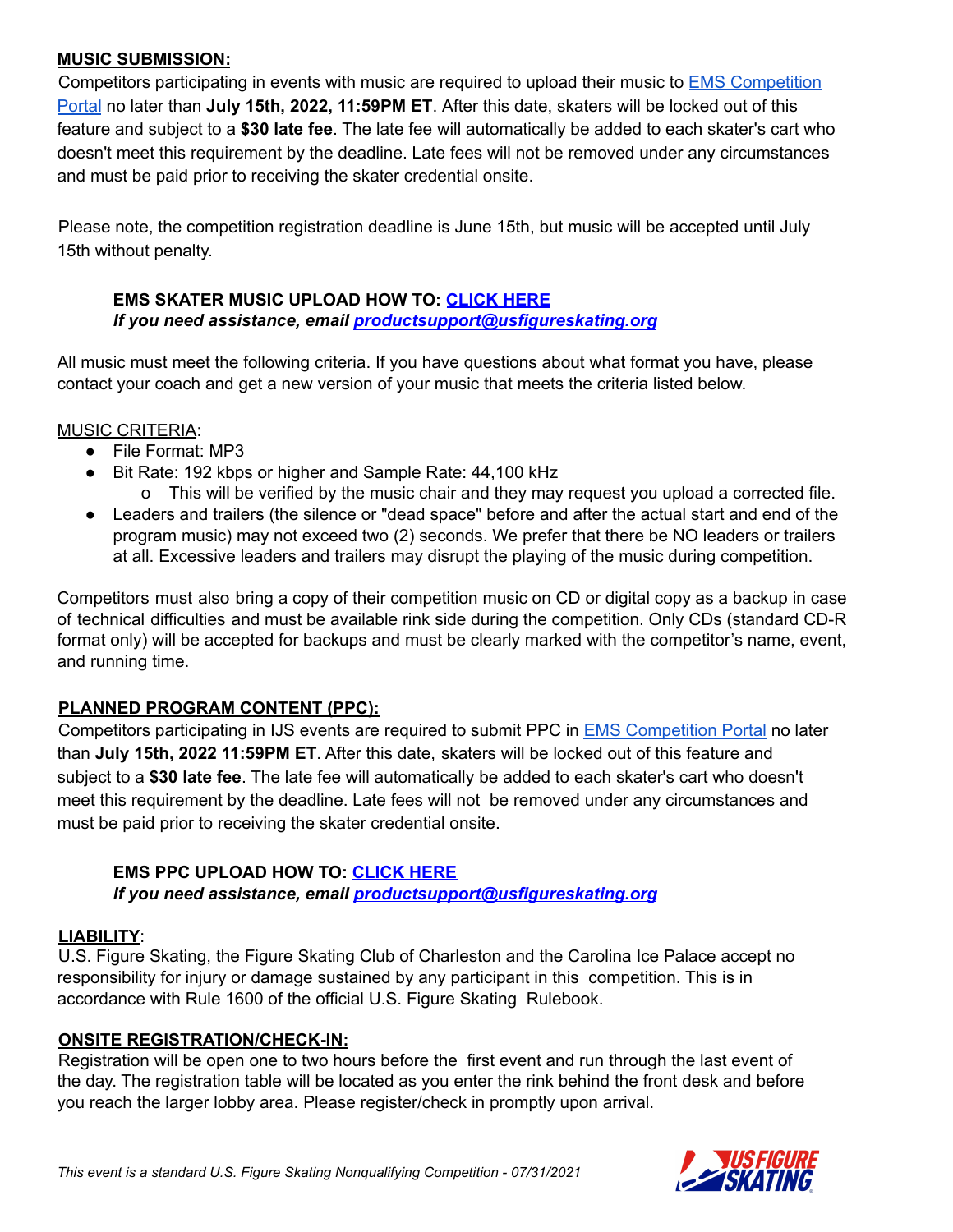## **LOCKER ROOMS AND CHANGING AREAS:**

Following guidance from U.S. Figure Skating and in accordance with our safety plan, locker rooms and changing areas may or may not be available. More details will be communicated to all participants

#### **PRACTICE ICE:**

Practice Ice will be divided by level and skaters will be able to select/purchase those sessions appropriate for their entered events. All Practice Ice Sessions will be 20 minutes in length. Practice ice credit may be pre-purchased while registration is open. Prepaid practice ice is non-refundable and may not be sold to other skaters. Practice ice selection will occur 2 days after the schedule is released. One week after the schedule is released, the Open Practice Ice Sales will open where additional Practice Ice can be purchased. Once the registration opens at the event, all remaining practice ice sessions will be sold online. Specific details will be emailed to all competitors at a later date..

Prices:

• \$20 pre-purchase sales practice ice session (Limit 1 per event; Combined Events will have a limit of 2)

• \$20 open sales practice ice session (after schedule release)

#### **EMS (SKATER) PRACTICE ICE RESOURCES**

Skater: Practice Ice [Pre-Purchase](https://public.3.basecamp.com/p/rqAXpFKf535Tp76yZk2dcL1b) and Practice Ice [Selection](https://public.3.basecamp.com/p/KbtNr6DhEX1Rpf1ePW8LeUB6) | [Practice](https://public.3.basecamp.com/p/ZFJN9NPbT99REMpExBTRupYX) Ice Open Sales

#### **PHOTO/VIDEO**:

Professional video will be provided by Looking Glass Productions and available online for FREE approximately 1 week after the competition is over.

Danielle Woods Photography, LLC will be providing photography for this competition. They will photograph all skaters entered in this competition. No pre-purchases or registration is needed. Photos will be available for purchase after the event: You will receive an email the Thursday after the event is over with a link to your private online photo gallery. This will be sent to the email you used to register for this event. You will be able to shop online and all print and product purchases will be shipped to your house. To find out more about your photographer visit <https://www.daniellewoodsphotography.com/>

## **Note,** per U.S. Figure [Skating](https://public.3.basecamp.com/p/EsWCNMRdrZ3qJs6LsB9RM9Vf) policy**, photographing and/or recording of anyone other than your own skater is strictly prohibited.**

## **AWARDS:**

Medals will be awarded to the top six skaters in each flight for all events. There will not be a presentation of awards. Medals can be picked up from Registration once results are posted. Awards stand will be available for individual pictures.

## **TEST CREDIT:**

Skaters that meet the requirements for test credit may request their test credit forms at registration. Forms must be picked up at the registration desk prior to the end of the competition. Submission of test credit form to USFSA is the responsibility of the skater upon return home in conjunction with their home club test chair. Cost for test credit form preparation is \$15.

#### **IMPORTANT NOTICE FOR ALL COACHES:**

To be a credentialed coach at a sanctioned nonqualifying competition, coaches must meet the compliance requirements listed below and verified by the U.S. Figure Skating.

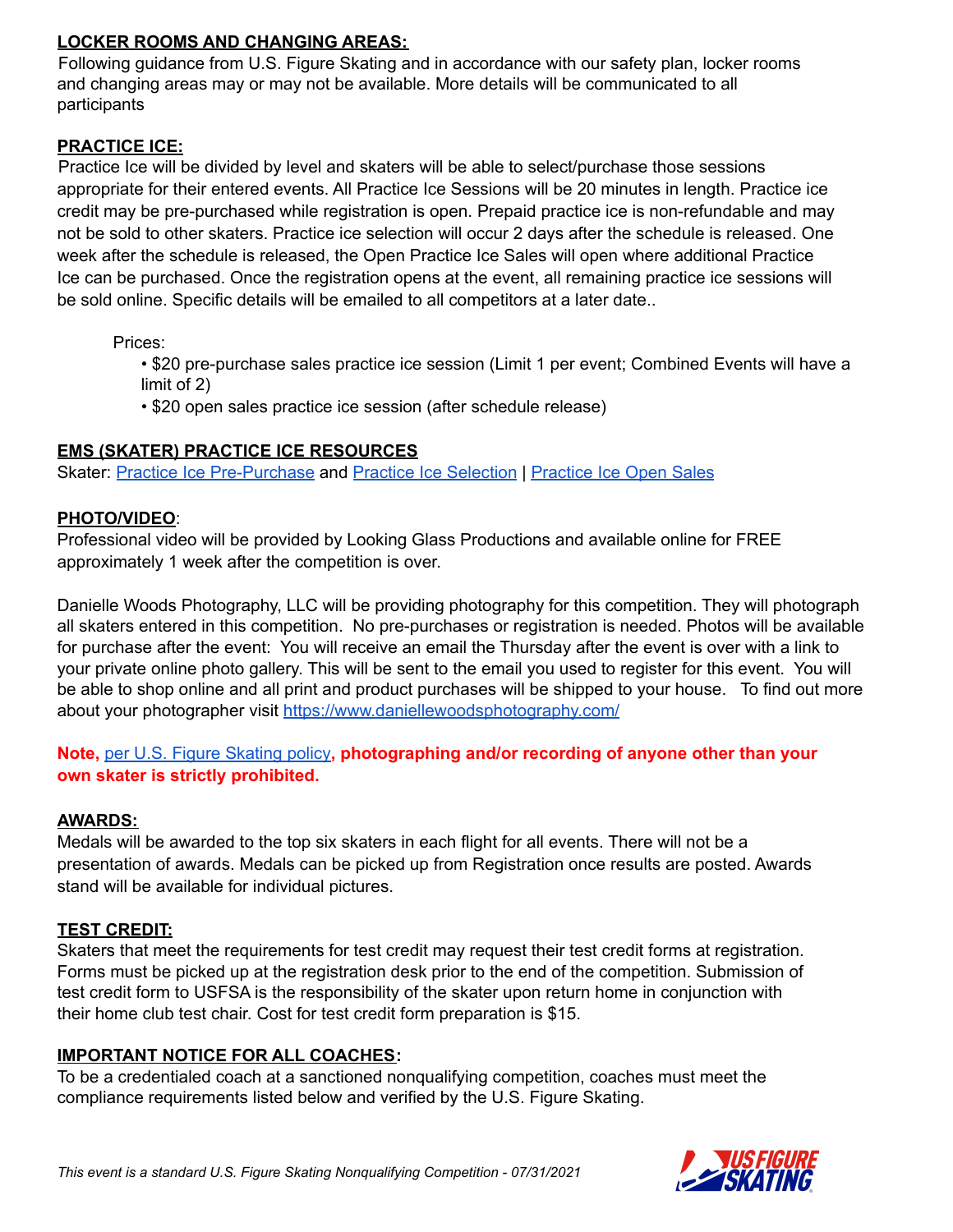Coach/Choreographer (domestic/non-foreign):

- ✓ Must be a current full member of U.S. Figure Skating either through a member club or as an individual member.
- ✓ If 18 years or older, must submit information for, proper payment of \$30 and successfully pass a background check. **\***
	- o The background check will be valid for two seasons, the one in which it was completed plus one additional.
- ✓ If 18 years or older, must complete annual SafeSport Training. **\***
	- $\circ$  The training will be valid for 365 days from date of completion and there is no cost for the training/certification.
- ✓ Must complete the Professional Coach/Choreographer Coaching Education Requirement (CER) through the [Professional](https://skatepsa.com/compliance) Skaters Association (PSA).
- ✓ Must submit proof of general liability insurance with limits of \$1 million per occurrence/ \$5 million aggregate.
- ✓ Must agree to the U.S. Figure Skating Code of Ethics. **\***
- ✓ Must complete three waivers: 1) Assumption of Risk, Waiver and Release and Indemnification Agreement, 2) Medical Consent and 3) Name and Likeness Release and Consent Agreement. **\***
- ✓ If attending a qualifying competition or traveling as a part of Team USA and/or International Selection Pool (ISP), must be a full member of the [Professional](https://skatepsa.com/compliance) [Skaters Association \(PSA\)](https://skatepsa.com/compliance).

Learn to Skate USA Coach:

- ✓ Must be a current full member of U.S. Figure Skating either through a member club or as an individual member OR Learn to Skate USA instructor membership
- ✓ If 18 years or older, must submit information for, proper payment of \$30 and successfully pass a background check. **\***
	- $\circ$  The background check will be valid for two seasons, the one in which it was completed plus one additional.
- ✓ If 18 years or older, must complete annual SafeSport Training. **\***
	- o The training will be valid for 365 days from date of completion and there is no cost for the training/certification.
- ✓ Learn to Skate USA Instructor Certification completed OR U.S. Figure Skating compliance coach (details above)

**\*** Accessible via U.S. Figure Skating Members Only Website:

[www.usfsaonline.org](http://www.usfsaonline.org) → Person Icon ● or Account → Member Profile → Compliance

Foreign Coach/Choreographer:

- $\checkmark$  Required to present the LOC with a letter from their federation verifying they are a member in good standing.
- For more information regarding Coach Compliance, please visit the Coach [Compliance](https://www.usfigureskating.org/support/coach/coach-compliance) page.

# **VOLUNTEER COMPLIANCE:**

Reminder: compliant positions at all U.S. Figure Skating sanctioned events include key LOC members, locker room monitors and ALL medical event personnel. To be considered compliant, an approved volunteer serving in one of these positions must:

✓ Must submit information for, proper payment of \$30 and successfully pass a background check\*

 $\circ$  The background check will be valid for two seasons, the one in which it was completed plus one additional.

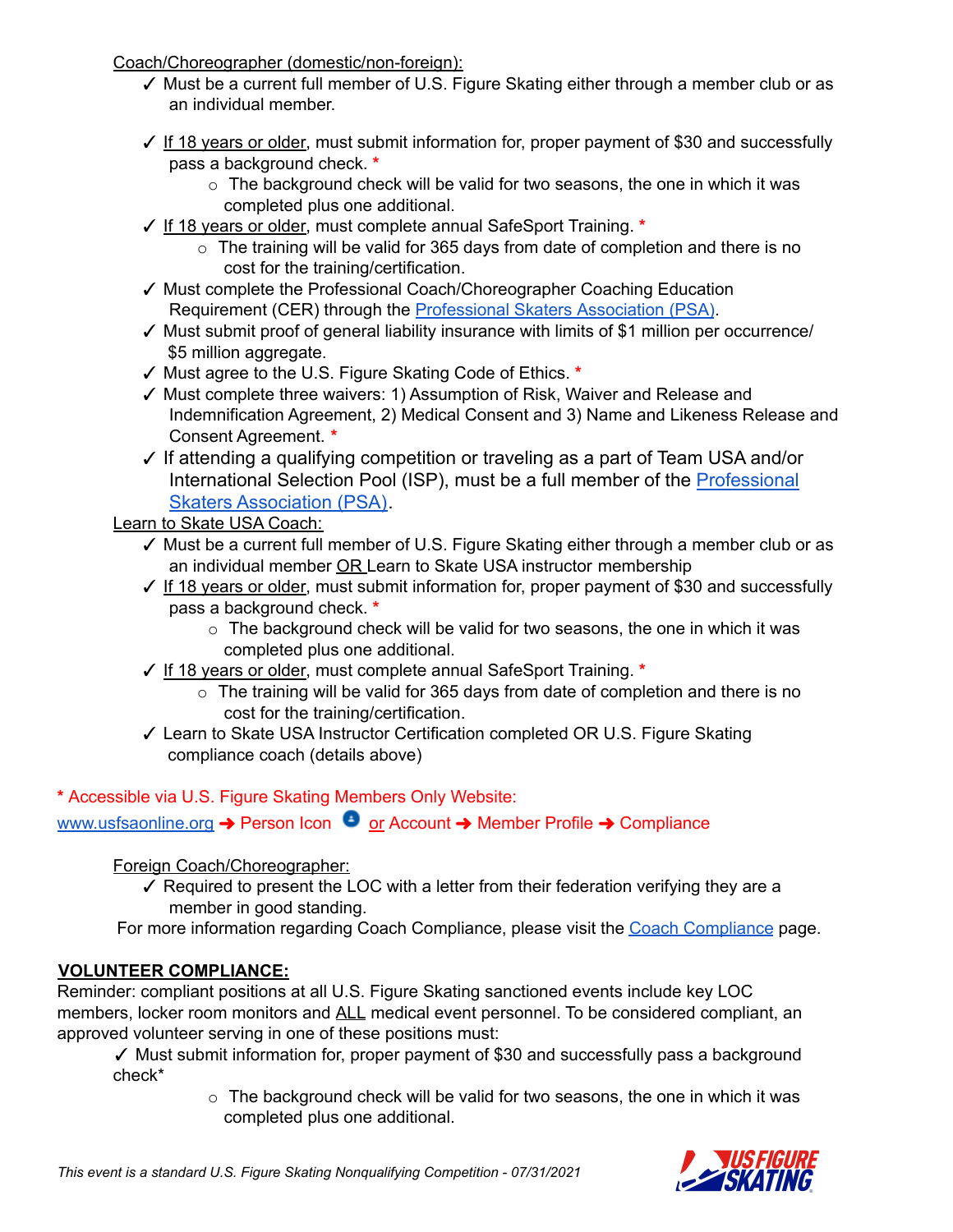- ✓ Must complete annual SafeSport Training
	- $\circ$  The training will be valid for 365 days from date of completion and there is no cost for the training/certification.

**\*** Accessible via U.S. Figure Skating Members Only website:

[www.usfsaonline.org](http://www.usfsaonline.org) → Person Icon © or Account → Member Profile → Compliance

## **CONTACT INFO:**

If you have questions, please email [competition@fscofcharleston.com](mailto:competition@fscofcharleston.com) or reach out to the following:

- Competition Chair: Tiffaney Tanner, tiffaney.tanner@gmail.com, 843-324-9695
- President: Elizabeth Reed, [president@fscofcharleston.com](mailto:president@fscofcharleston.com), 803-740-9784
- Committee Member: Noelle Ghoram, [bladedglory@yahoo.com](mailto:bladedglory@yahoo.com), 843-499-1069

## **ADDITIONAL INFORMATION:**

## **Hotel Information**

Holiday Inn Express & Suites Charleston - Ashley Phosphate (directly across the street from the rink)

 $$129/$  night + tax

Last Day to book: 10 July 2022 *Booking Options:*

- Call the hotel direct at 843-553-1600 and mention **group code: COS**
- Call toll free at 800-HOLIDAY (465-4329) and mention the Holiday Inn Express Charleston at Ashley Phosphate and group code: **COS or Charleston Open Skaters**
- Online at: [www.hiexpress.com/chastni-26](http://www.hiexpress.com/chastni-26) . Enter arrival date, number of nights, click "More" Options" and enter **group code: COS** and then click "View Rates"

Country Inn & Suites by Radisson, Charleston North, SC (half mile from rink)

 $$139/$  night + tax Last Day to book: 8 July 2022 *Booking Options:*

- Online link: 2022 [Charleston](https://www.radissonhotelsamericas.com/en-us/booking/room-display?hotelCode=SCNOCHAR&checkInDate=2022-07-28&checkOutDate=2022-07-31&adults%5B%5D=1&children%5B%5D=0&searchType=pac&promotionCode=CHOPEN) Open ; promotion code: **CHOPEN**
- Call the hotel direct at 843-572-0083 or 1-800-333-3333
	- Ask for group name **2022 Charleston Open Spectator Block**

DoubleTree by Hilton Hotel & Suites Charleston Airport (half mile from rink)  $$149/$  night + tax Last Day to book is 14 July 2022

*Booking Options:*

● Call Nancy Lee, Director of Sales at: (843) 518-6738 or (843) 957-8628

**Competition Website: [http://fscofcharleston.com/2022\\_charleston\\_open/](http://fscofcharleston.com/2022_charleston_open/)**

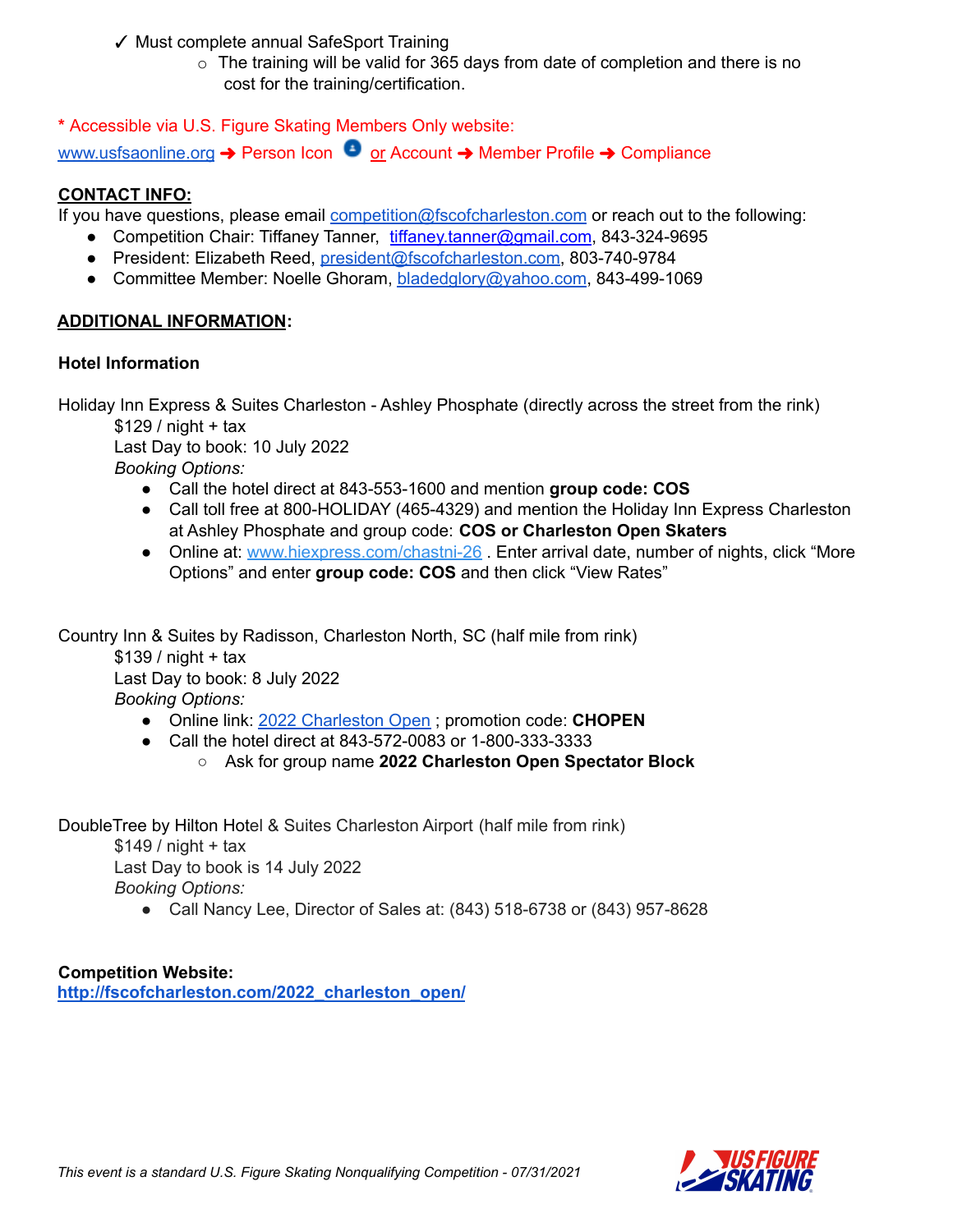*SEE CURRENT [RULEBOOK](https://www.usfigureskating.org/about/rules) OR U.S. FIGURE SKATING [WEBSITE](http://www.usfsaonline.org/) FOR RULES/REQUIREMENTS.*

*Please review the events listing carefully and register for the correct event.*

## **UPDATE AS OF MAY 12, 2022:**

2022-2023 Well-Balanced Singles and Pairs program requirements Addition of Special Olympics and Adaptive Skating events

| <b>U.S. FIGURE SKATING EVENTS</b>                                                     |            |             |                |                  |  |
|---------------------------------------------------------------------------------------|------------|-------------|----------------|------------------|--|
| <b>SINGLES</b>                                                                        | IJS/6.0    | $1st$ EVENT | $2^{nd}$ EVENT | $3^{rd}$ + EVENT |  |
| <b>Excel Free Skate</b>                                                               | <b>IJS</b> | \$140       | N/A            | N/A              |  |
| Combined Well-Balanced Short Program and<br><b>Free Skate (Intermediate - Senior)</b> | <b>IJS</b> | \$200       | N/A            | N/A              |  |
| <b>Well-Balanced Short Program</b>                                                    | <b>IJS</b> | \$140       | \$60           | N/A              |  |
| <b>Well Balanced Free Skate</b>                                                       | <b>IJS</b> | \$140       | \$60           | N/A              |  |
| <b>Excel Free Skate (Beginner and High Beginner)</b>                                  | 6.0        | \$100       | \$60           | \$40             |  |
| <b>Adult Free Skate (Adult Pre Bronze- Masters</b><br>Jr/Sr)                          | <b>IJS</b> | \$140       | N/A            | N/A              |  |
| Adult Beginner & High Beginner Free Skate                                             | 6.0        | \$100       | \$60           | \$40             |  |
| PAIRS - Price is per team. One skater is to<br>register and list partner              | IJS/6.0    | $1st$ EVENT | $2^{nd}$ EVENT | $3^{rd}$ + EVENT |  |
| <b>Short Program</b>                                                                  | <b>IJS</b> | \$140       | \$60           | \$40             |  |
| <b>Free Skate</b>                                                                     | <b>IJS</b> | \$140       | \$60           | \$40             |  |
| <b>Adult Pairs Free Skate</b>                                                         | <b>IJS</b> | \$140       | \$60           | \$40             |  |
| <b>SPECIALTY</b>                                                                      | IJS/6.0    | $1st$ EVENT | $2^{nd}$ EVENT | $3^{rd}$ + EVENT |  |
| <b>Compulsory Moves (No Test - Senior)</b>                                            | 6.0        | \$100       | \$60           | \$40             |  |
| <b>Excel Compulsory Moves (Excel Beg.- Excel</b><br>Prelim.)                          | 6.0        | \$100       | \$60           | \$40             |  |
| <b>Adult Compulsory Moves (Adult Beginner -</b><br>Masters Jr/Sr)                     | 6.0        | \$100       | \$60           | \$40             |  |
| Jumps Challenge (Beginner - Senior)                                                   | 6.0        | \$100       | \$60           | \$40             |  |
| <b>Adult Jumps Challenge (Adult Beginner - Masters</b><br>Jr/Sr)                      | 6.0        | \$100       | \$60           | \$40             |  |